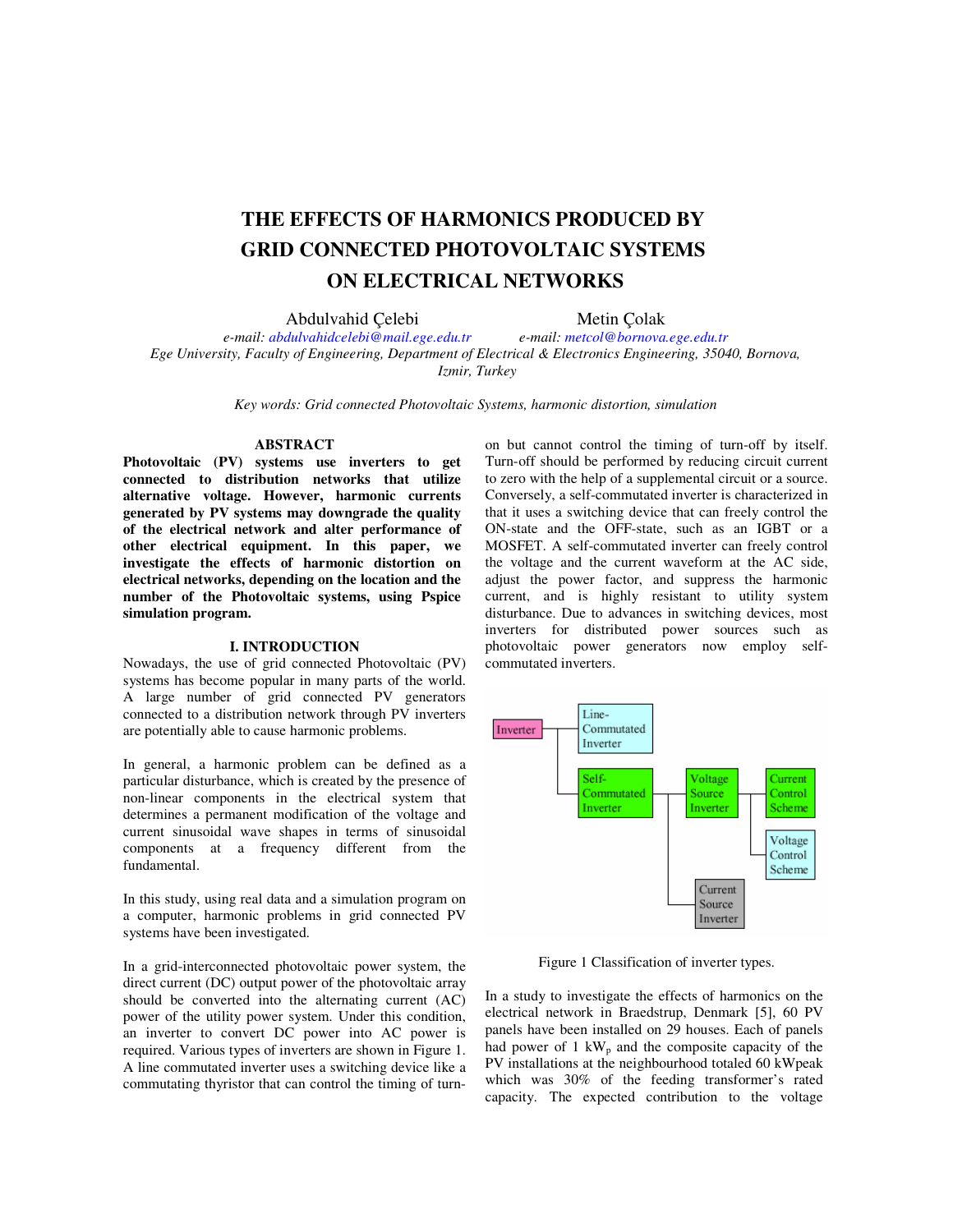distortion from the neighbourhood was in the range of between 0.25-0.65%. However, the voltage distortion measured for the neighbourhood was 1-3%. Hence, it was concluded that the most important part of the voltage distortion in the neighbourhood came from external sources. At the same time the most significant part of the current harmonics produced in the neighbourhood was caused by TV sets and only to a limited extent by the PV installations. This conclusion is also confirmed by measurements realized at individual consumers with PV installations where no differences in the voltage distortion of phases with and without energy produced by the installations had been detected.

Another study about harmonics was done by IEA in Rokko Test Center, Kobe, Japan [2]. Five 2 kW PV systems were connected to the same phase of the secondary side (single-phase, three wires) of the 30 kVA pole transformer. The test was carried out under a noload condition to remove the effects of a harmonic current from loads. The photovoltaic power generation systems were successively (at 1-second intervals) disconnected from the operating state, while the harmonic distortion at each location was measured continuously. When the measurements were done, it was observed that the rate of harmonic current increase was not necessarily proportional to the increase in the number of connected units.

Sydney Olympic Site, Australia was also an interesting site to study the effect of a large number of grid connected PV systems on the quality of supply of the utility systems [4]. The solar village consisted of up to 665 homes. Each of the 665 homes had 1  $kW_p$  of photovoltaics on the roof connected to the local underground low voltage grid via an inverter. The results of the measurements from the Sydney Olympic Village showed that harmonic voltages (1.9%) at the Olympic Village were far below IEEE 519-1992 limits even after the operation of all PV inverter systems in the solar village.

Another study has been done in two small Greek islands (Arki and Antikythera) where Photovoltaic Stations (25  $kW_p$ ) were installed [6]. Inverters of Photovoltaic Stations were used to measure the harmonic voltages and currents. It was shown that the harmonics injected by the Photovoltaic Stations to the electric grid were not very high (1.25% - 1.99% for Antikythera and 1.85% - 5.30% for Arki) and at most cases they could not cause significant problems to the appliances of the customers.

#### **II. SIMULATION**

In the simulation of circuit, it is assumed that only house loads are present in the network. The number of the houses is chosen as twenty and they are fed with mono phase low voltage grid of a 50 kVA transformer. The houses are designed as a circuit of resistive and inductive components (R - L) which connected to the grid in parallel. The loads of houses in the circuit are presumed to be equal. Voltage, current, and power (active, reactive, and total) at a house in Gumuldur, in Izmir, Turkey have been measured at 10 a.m. in the morning since the PV systems inject the power into the grid during the daytime. From the measurements, the resistance ( $128 \Omega$ ) and inductance ( 243 mH ) are calculated.

The transformer, which is used in the simulation circuit, is assumed to be linear. A 33/0.4 kV - 50 kVA transformer in the warehouse of Türkiye Elektrik Dağıtım Anonim Şirketi (TEDAS, Electricity Distribution Joint Stock Company of Turkey) Manisa branch has been measured to find the inductance value (to use in simulation program) of the windings (primer and seconder sides) of it with the help of a RLC meter.

The inverter [1], whose normalized harmonic spectrum and Total Harmonic Distortion values are given in Table 1, is used in the simulated circuit. Moreover, in the grid, there are not any other harmonic sources except the inverters of PV systems. In addition, it is assumed that inverters used in simulated circuit have the same harmonic values.

| Harmonic order (n) | % ( $ln / 11$ ) |
|--------------------|-----------------|
|                    | 100             |
| 3                  | 1,5             |
| 5                  | 0,6             |
|                    | 0,3             |
| 9                  | 0,4             |
| 11                 | 0,21            |
| 13                 | 0,2             |
| THD                |                 |

Table 1 Inverter current harmonics (Normalized to Fundamental) and its THD value.

It is presumed that some houses have the PV systems of 2 kWp and so that the effective current of the inverter can be calculated as 9 Ampere. This value is adjusted to Table 1 and the result is shown in Table 2. Using the values in Table 2, each harmonic of the inverter is modelled as a current source. Thus, an inverter consists of seven current sources in the simulation circuit.

The wire used in the modelled circuit is a Rose aluminium conductor, which is used in overhead power lines in low voltage grid in Turkey. The wire is used to feed the group of houses in Figure 2. Each group consists of four houses and there are five groups of houses with distances among them as 40 meters. According to the distances, the resistance and inductance of the wire are found as 54 m $\Omega$  and 0.043 mH, respectively.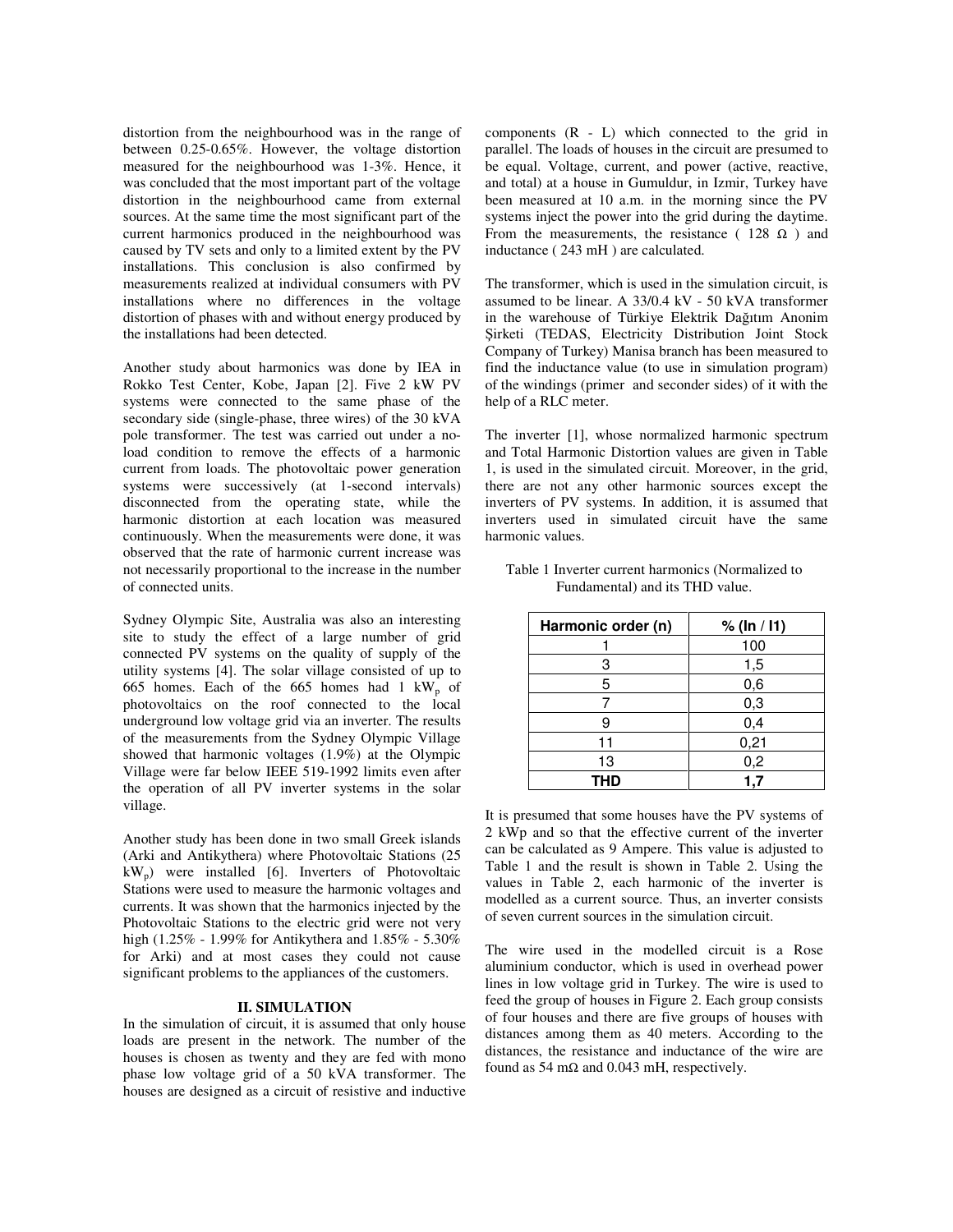Table 2 Inverter current harmonics.

| <b>Harmonic</b> |        |
|-----------------|--------|
| order (n)       | In (A) |
|                 | 9      |
| 3               | 0,135  |
| 5               | 0,054  |
| 7               | 0,027  |
| 9               | 0,036  |
| 11              | 0,019  |
| 13              | 0.018  |

Using values mentioned above, and changing location of inverters in the modelled system, fifteen different circuits are simulated and analyzed. The limit of total harmonic distortion is taken as 5 % in all circuits. The single line scheme of the modelled system is shown Figure 2.

#### **III. SIMULATION RESULTS**

When the circuit is examined from the point of view of harmonics, the total harmonic distortion of voltage is increased specifically when the inverter is close to the end of the line. However, these voltage harmonic distortions (0.075%) are far below the IEEE 519-1992 limits (5%) because the system chosen is close to the ideal electrical system in terms of the quality of energy. Increase in the number of PV systems causes voltage rise in the distribution line, particularly at the ends. In addition, current harmonic distortions increase when the number of inverters increases but do not exceed the limit of 5%  $(1.96\%).$ 

#### **IV. CONCLUSION**

According to the results of the simulation, the harmonic distortion generated by PV generators is below the standards in a distribution network which has only house loads. Moreover, if the Photovoltaic generators are located near the transformer, the harmonic distortion becomes even lower. In addition, installing Photovoltaic systems close to the transformer helps to control voltage rise in the distribution lines.

Inverters used in the simulation circuit affect the harmonic levels, so their quality properties are important for the grid. For example, using an inverter [3] whose harmonics are higher than the inverter we examined here, the current harmonic distortion changes between 7% - 16% in the simulation. This result shows that inverters to be used in PV systems should be chosen carefully.

In future work, we should investigate the effects of harmonics produced by grid connected Photovoltaic systems in the simulated circuits in which consist of different types of inverters, loads, and systems.



Figure 2 Single line scheme of the modelled system.